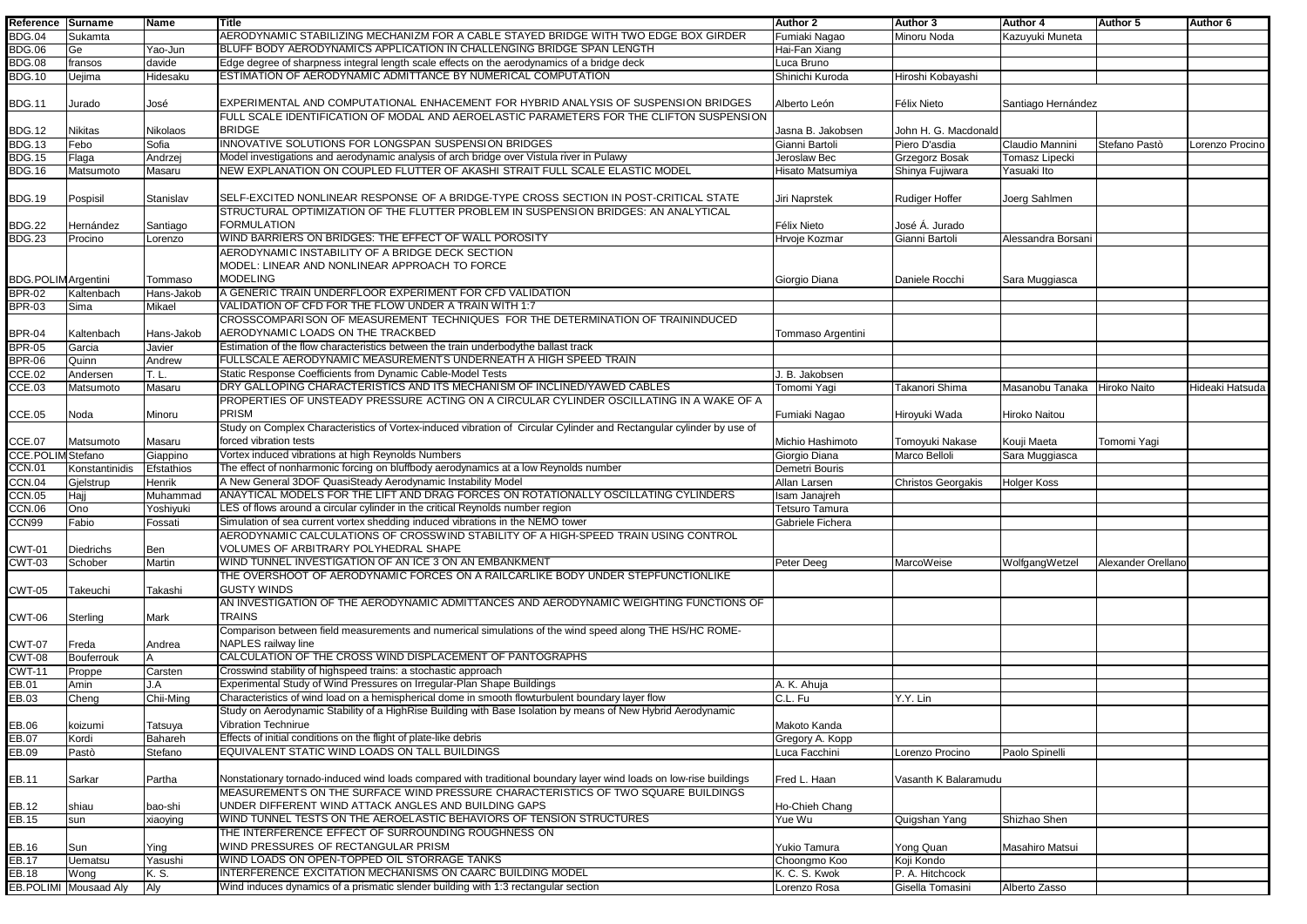| <b>EB08</b>               | Matsui                          | Masahiro       | WIND TUNNEL EXPERIMENT FOR UNSTEADY INTERNAL PRESSURE IN BUILDING                                                                                                                    | <b>Yukio TAMURA</b>              | Akihito YOSHIDA    |                    |                |                 |
|---------------------------|---------------------------------|----------------|--------------------------------------------------------------------------------------------------------------------------------------------------------------------------------------|----------------------------------|--------------------|--------------------|----------------|-----------------|
|                           |                                 |                | Numerical Simulation of PLUME Dispersion around an Isolated Cubic Building : COMPARISON BETWEEN RANS and                                                                             |                                  |                    |                    |                |                 |
| NB.01                     | Tominaga                        | Yoshihide      | <b>LES COMPUTATIONS</b>                                                                                                                                                              | <b>Ted Stathopoulos</b>          |                    |                    |                |                 |
| NB.02                     | Carassale                       | Luigi          | STATISTICAL SYMMETRIES OF FLOW-INDUCED FORCES ON CYLINDERS                                                                                                                           |                                  |                    |                    |                |                 |
|                           |                                 |                | MODELING OF POLLUTION DISPERSION AROUND A                                                                                                                                            |                                  |                    |                    |                |                 |
| NB.03                     | Abedi                           | Jalal          | <b>CUBIC OBSTACLE</b>                                                                                                                                                                | Mohammad Omidyeganeh             |                    |                    |                |                 |
| <b>NB.04</b>              | Borsani                         | Alessandra     | TEST CASE OPTIMIZATION OF AN URBAN SECTION                                                                                                                                           |                                  |                    |                    |                |                 |
| NB.06                     | Kim                             | Hak-Sun        | NUMERICAL SIMULATION OF TURBULENT FLOW AROUND A BUILDING COMPLEX                                                                                                                     |                                  |                    |                    |                |                 |
|                           |                                 |                |                                                                                                                                                                                      |                                  |                    |                    |                |                 |
| NB.07                     | Kim                             | Ho Jeong       | PODBASED IDENTIFICATION OF MODAL PARAMETERS FROM WINDINDUCED STRUCTURAL RESPONSE                                                                                                     |                                  |                    |                    |                |                 |
| <b>NB.08</b>              | Omidyeganeh                     | Mohammad       | NUMERICAL SIMULATION OF THE WIND FLOW AROUND A CUBE IN CHANNEL                                                                                                                       | <b>Jalal Abedi</b>               |                    |                    |                |                 |
|                           |                                 |                | THE USE OF THE PROPER ORTHOGONAL DECOMPOSITION FOR SIMULTANEOUSLY ANALYZING THE                                                                                                      |                                  |                    |                    |                |                 |
| NB.09                     | Tanaka                          | Hiroshi        | PRESSURE FIELDS ON TWO STRUCTURES                                                                                                                                                    |                                  |                    |                    |                |                 |
|                           |                                 |                |                                                                                                                                                                                      |                                  |                    |                    |                |                 |
| <b>PST.01</b>             | Gòrski                          | Piotr          | Dynamical Analysis of the cross-wind response of a vibrating tall industrial chimeny due to turbulent wind flow                                                                      |                                  |                    |                    |                |                 |
| <b>PST.02</b>             | Nieto                           | Felix          | CFD verfication of aerodynamic devices performance for the messina strait bridge                                                                                                     | Alberto Zasso                    | Daniele Rocchi     | Santiago Hernandes |                |                 |
| PST.03                    | Mannini                         | Claudio        | Investigation on the dependence of bridge deck flutter derivatives on steady angle of attack                                                                                         | Gianni Bartoli                   |                    |                    |                |                 |
| <b>PST.08</b>             | Snaebjornsson                   | Jonas Thor     | VORTEX SHEDDING INDUCED VIBRATIONS OF A LIGHT MAST                                                                                                                                   |                                  |                    |                    |                |                 |
| PST.12                    | malavasi                        | stefano        | NUMERICAL INVESTIGATION OF THE FLOW AROUND A RECTANGULAR CYLINDER NEAR A SOLID WALL                                                                                                  |                                  |                    |                    |                |                 |
| <b>PST.17</b>             | lizuka                          | Satoru         | A LES/RANS HYBRID SIMULATION OF CANOPY FLOWS                                                                                                                                         | Hiroaki Kondo                    |                    |                    |                |                 |
|                           |                                 |                | FLUCTUATING WIND VELOCITY CHARACTERISTICS OF THE WAKE OF A CONICAL HILL THAT CAUSE LARGE                                                                                             |                                  |                    |                    |                |                 |
| PST.20                    | Kimura                          | Kichiro        | HORIZONTAL RESPONSE OF A CANTILEVER MODEL                                                                                                                                            | Kunihiro Toyoda                  | Kazuya Takakura    | Kusuo Kato         | Yoshinobu Kubo |                 |
|                           |                                 |                |                                                                                                                                                                                      |                                  |                    |                    |                |                 |
| PST.22                    | Repetto                         | Mariapia       | DIAGNOSIS OF FATIGUE COLLAPSES OF SLENDER STRUCTURES DUE TO AERODYNAMIC WIND ACTIONS                                                                                                 |                                  |                    |                    |                |                 |
|                           |                                 |                | A COMPRESSIBLE CFD METHOD FOR FLOW WITH SOUND FROM VERY LOW MACH NUMBER TO                                                                                                           |                                  |                    |                    |                |                 |
| <b>PST.23</b>             | <b>SHIMA</b>                    | Eiii           | <b>SUPERSONIC</b>                                                                                                                                                                    |                                  |                    |                    |                |                 |
|                           |                                 |                | PROBABILISTIC CHARACTERIZATION OF THE RESPONSE AND INFLUENCE OF HIGHER MODES ON                                                                                                      |                                  |                    |                    |                |                 |
|                           | Spence                          | Seymour M. J.  | <b>IRREGULAR TALL BUILDINGS</b>                                                                                                                                                      | Massimiliano Gioffrè             | Vittorio Gusella   |                    |                |                 |
| PST.24<br><b>PST.25</b>   | Tian-cheng                      | LIU            | Extended Lattice Boltzmann Equation for Simulation of Flows around Bluff Bodies in High Reynolds Number                                                                              |                                  |                    |                    |                |                 |
|                           |                                 |                | MECHANISM ON REDUCTION OF AERODYNAMIC FORCES AND SUPPRESSION OF AERODYNAMIC                                                                                                          |                                  |                    |                    |                |                 |
|                           |                                 |                | RESPONSE OF A SQUARE PRISM DUE TO SEPARATION INTERFERENCE METHOD                                                                                                                     |                                  |                    |                    |                |                 |
| PST.30                    | Kubo<br>Gil                     | Yoshinobu      | THE MEASUREMENT OF TRAIN SLIPSTREAM CHARACTERISTICS USING A ROTATING RAIL RIG                                                                                                        | Koji Hayashida                   | Tatsunori Noda     | Kichiro Kimura     |                |                 |
| <b>PWT-01</b>             |                                 | Nahia          | STRUCTURAL DEFORMATION CAUSED BY AERODYNAMIC EXCITATIONS DURING THE PASSING OF MAGLEV                                                                                                |                                  |                    |                    |                |                 |
|                           |                                 |                | <b>VEHICLES</b>                                                                                                                                                                      |                                  |                    |                    |                |                 |
| <b>PWT-03</b>             | Monaco                          | Sandro         |                                                                                                                                                                                      | Florian Dignath                  |                    |                    |                |                 |
| <b>RC.01</b>              | Agelinchaab                     | Martin         | Open Channel Flow over a Pair of Rectangular Cylinders at Incidence                                                                                                                  |                                  |                    |                    |                |                 |
| RC.02                     | <b>Bruno</b>                    | Luca           | 3D flow around a rectangular cylinder: a computational study<br>Unsteady Aerodynamic Forces on Square Cylinders with SharpRounded Corners                                            |                                  |                    |                    |                |                 |
| RC.04                     | Hajj                            | Muhammad       | WindTunnel study on effects of smallscale turbulence on flow patterns around rectangular cylinder                                                                                    |                                  |                    |                    |                |                 |
| RC.05                     | Katsuchi                        | Hiroshi        | ANALYSIS OF NONSTATIONARY FLOW AROUND A RECTANGULAR CYLINDER                                                                                                                         |                                  |                    |                    |                |                 |
| <b>RC.08</b>              | malavasi                        | stefano        | DetachedEddy Simulation of flow around a 1:5 rectangular Cylinder                                                                                                                    |                                  |                    |                    |                |                 |
| RC.10                     | Mannini                         | Claudio        |                                                                                                                                                                                      |                                  |                    |                    |                |                 |
|                           |                                 |                | CHARACTERISTICS OF FLOWS AROUND A RECTANGULAR CYLINDER OF WHICH VIBRATION IS                                                                                                         |                                  |                    |                    |                |                 |
| RC.12                     | Nomura                          | Takashi        | SUPPRESSED BY PULSATING JETS FROM THE LEADING EDGES                                                                                                                                  |                                  |                    |                    |                |                 |
| <b>RC.13</b>              | Park                            | Chan Wook      | INSTANTANEOUS PRESSURE DISTRIBUTION ON SQUARE CYLINDER IN TURBULENT FLOW<br>SECTIONAL AERODYNAMIC FORCES AND THEIR LONGITUDINAL CORRELATION ON A VIBRATING 5:1                       |                                  |                    |                    |                |                 |
|                           |                                 |                | <b>RECTANGULAR CYLINDER</b>                                                                                                                                                          |                                  |                    |                    |                |                 |
| RC.14                     | Ricciardelli                    | Francesco      | Two-Equation Turbulence Models for Turbulent Flow over a NACA 4412 Airfoil at Angle of Attack 15 Degree                                                                              |                                  |                    |                    |                |                 |
| TBAF.02                   | Badran                          | Omar           |                                                                                                                                                                                      |                                  |                    |                    |                |                 |
| TBAF.03                   | Baker                           | J.P.           | Drag Reduction of Blunt Trailing-Edge Airfoils<br>Juan Sebastian VORTEX GENERATORS EFFECT ON LOW REYNOLDS NUMBER AIRFOILS IN TURBULENT FLOW                                          | C.P. van Dam                     |                    |                    |                |                 |
| TBAF.04                   | Delnero                         |                |                                                                                                                                                                                      | Julio Maranon Di Leo             | Mauricio Camocardi | Daniela Francois   | Jorge Colman   |                 |
| <b>TBAF.05</b><br>TBAF.06 | Hangan                          | Horia<br>Horia | Numerical Simulation of Active Flow Control Based on Streamwise Vorticity for a Blunt Trailing Edge Airfoil<br>Wake energy redistribution due to trailing edge spanwise perturbation | Arash Naghib Laghib              |                    |                    |                |                 |
| TBAF.07                   | Hangan                          | B.J.C.         | ExperimentalNumerical Results on Cavity Effects in Juncture Flow                                                                                                                     | Doddipatla L.S.<br>L.M. Veldhuis | V. Durgesh         | J.W. Naughton      |                |                 |
|                           | Horsten<br>Van Raemdonck G.M.R. |                |                                                                                                                                                                                      |                                  |                    |                    |                |                 |
| TBAF.09                   |                                 |                | Timeaveraged phenomenoligical investigation of a wake behind a bluff body<br>PRESSURE MEASUREMENTS ON REAL HIGH-SPEED TRAINS TRAVELLING THROUGH TUNNELS                              |                                  |                    |                    |                |                 |
| <b>TIT-02</b>             | Martínez                        | Alejandro      |                                                                                                                                                                                      | Enrique Vega                     | José Gaite         |                    |                |                 |
| TIT-03                    | Kaltenbach                      | Hans-Jakob     | Sensitivity of the wavesteepening in railway tunnels with respect to the friction model<br>Aerodynamic design of a formula sae race car                                              |                                  |                    |                    |                |                 |
| TR.01                     | Flay                            | Richard        | DOWNWIND SAILS AERODYNAMIC ANALYSIS                                                                                                                                                  | Andrew Hammond                   |                    |                    |                |                 |
| <b>TR.02</b>              | Fossati                         | Fabio          |                                                                                                                                                                                      | Ignazio Maria Viola              |                    |                    |                |                 |
| <b>TR.04</b>              | Kim                             | Jeong-Hyun     | SURFACE FLOW AND WAKE STURCTURE OF A REAR VIEW MIRROR OF THE PASSENGER CAR                                                                                                           | Min Hwa Lee                      | Yong Oun Han       | In Ho Hwang        | Ui hun Jung    |                 |
| TR.05                     | Van Raemdonck G.M.R.            |                | Design of an Aerodynamic aid for the underbody of a trailer within a tractortrailer combination                                                                                      | M.J.L. van Tooren                |                    |                    |                |                 |
| TR.06                     | Matthieu                        | Minguez        | Investigation of the turbulent flow over a simplified car model using high order LES<br>LARGE EDDY SIMULATION OF UNSTEADY VEHICLE AERODYNAMICS AND FLOW STRUCTURES                   | Serre Eric                       | Pasquetti Richard  |                    |                |                 |
| TR.07                     | Nakashima                       | Takuji         | Wind tunnelCFD modelling of pressures on downwind sails                                                                                                                              | Makoto Tsubokura                 | Takahide Nouzawa   | Takaki Nakamura    | Huilai Zhan    | Nobuyuki Oshima |
| TR.08                     | Richards                        | Peter          | FLOW AROUND WALL-MOUNTED CYLINDERS WITH DIFFERENT GEOMETRIES: EXPERIMENT AND                                                                                                         | <b>William Lasher</b>            |                    |                    |                |                 |
|                           |                                 |                | SIMULATION                                                                                                                                                                           |                                  |                    |                    |                |                 |
| VC.01                     | Becker                          | Stefan         |                                                                                                                                                                                      | Irfan Ali                        | Thomas Uffinger    |                    |                |                 |
| VC.02                     | <b>Buresti</b>                  | Guido          | Flow fluctuationsvorticity dynamics in the nearwake of a triangular prism in crossflow                                                                                               | Giacomo Valerio lungo            |                    |                    |                |                 |